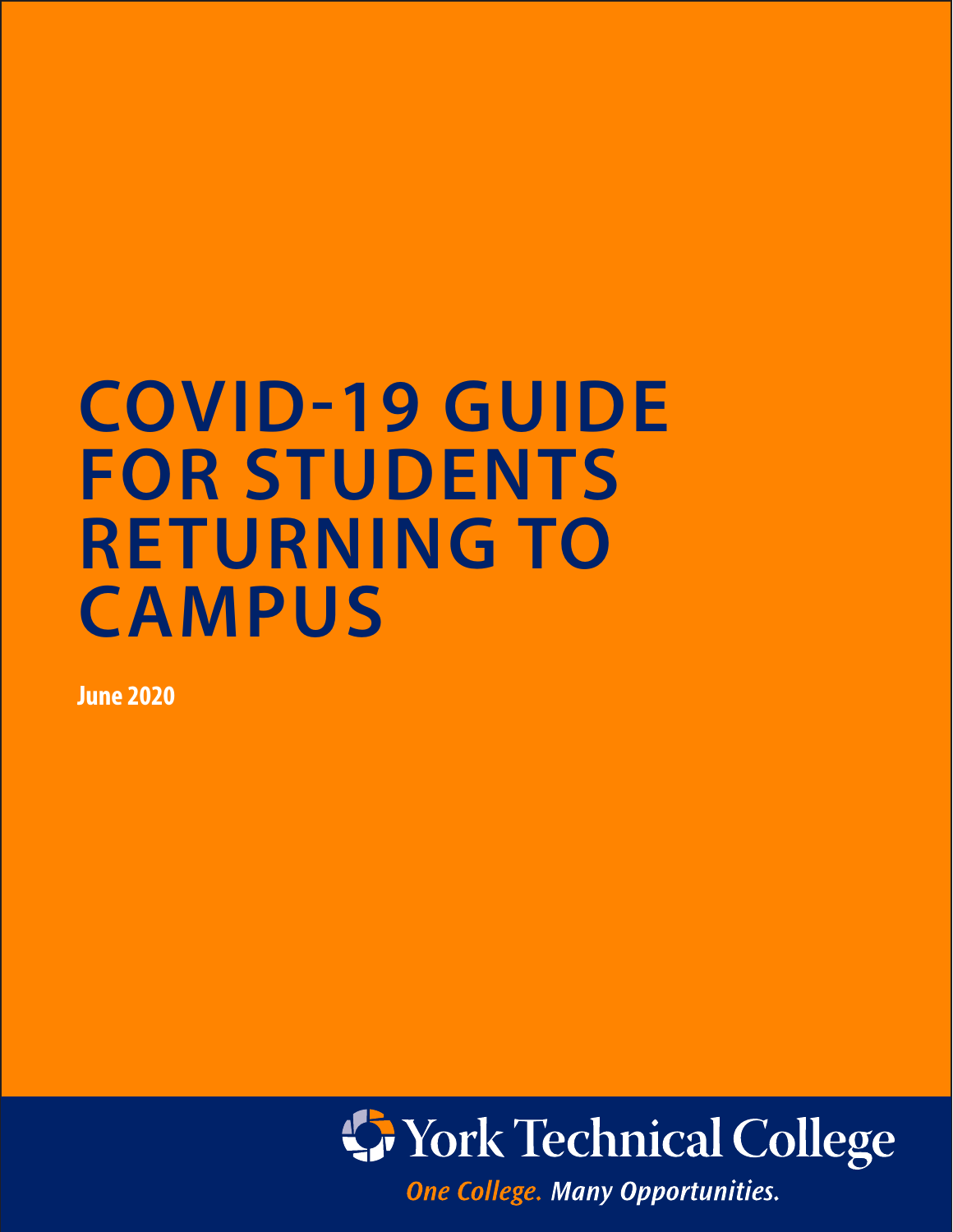# **CONTENT**

- **3 GUIDING PRINCIPLE**
- **4 RETURN TO CAMPUS EXPECTATION AND GUIDELINES**
- **4 PHASED OPENING**
- **6 MONITORING COVID-19**
- **8 ACCESS AND CONTROLS**

**MENTAL AND EMOTIONAL WELL-BEING** 

**TRAINING** 

**QUESTIONS OR CONCERNS**

**ADDITIONAL RESOURCES**

**9 DAILY STAY SAFE SELF CHECKLIST**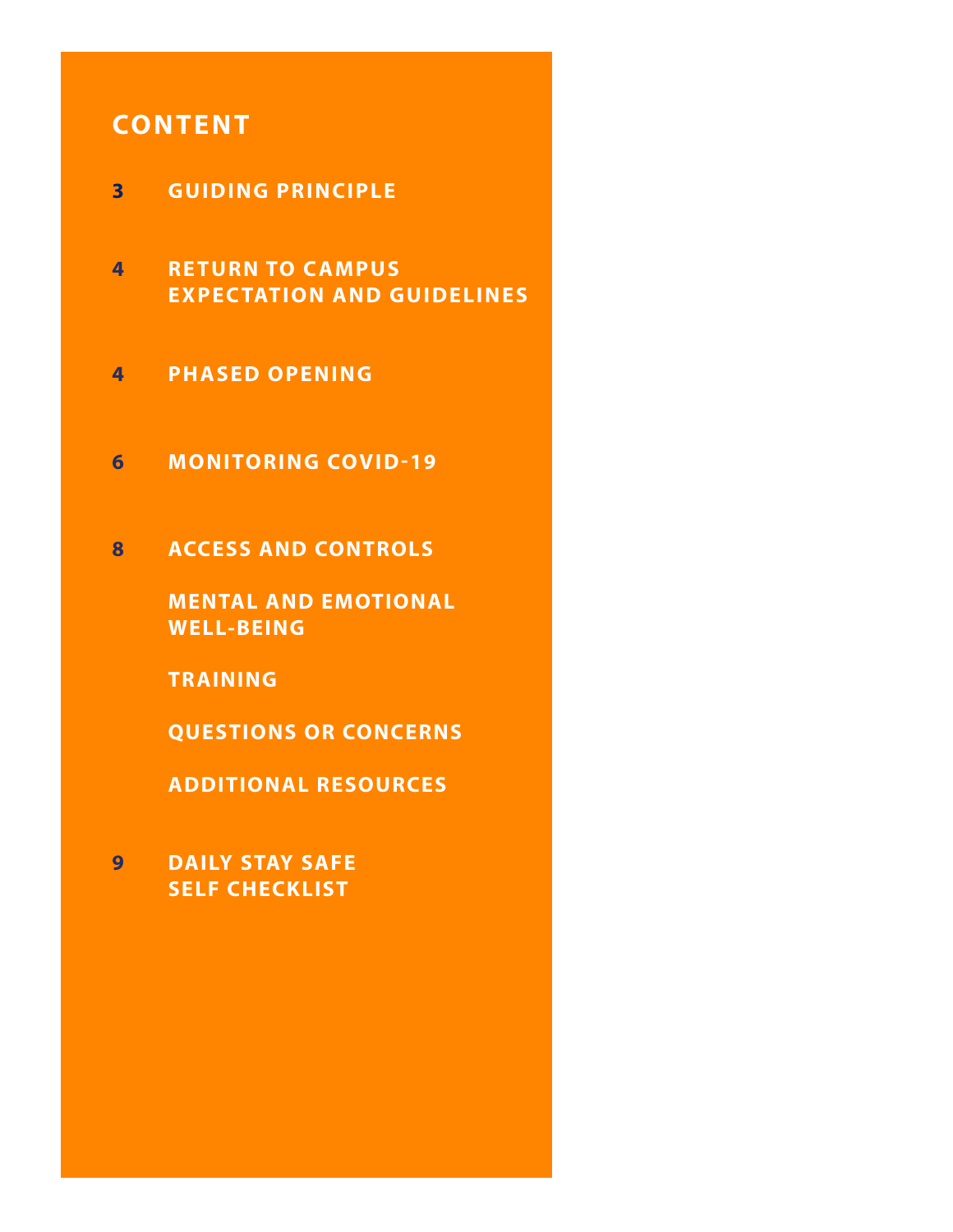### **GUIDING PRINCIPLE**

**York Technical College takes the safety of its students and employees in our campus community seriously, and to that end, we are implementing a flexible and phased approach to returning students to campus and resuming campus operations. The phased plan includes short-term and longterm planning on returning normal operations.**

York Technical College's (YTC) procedures, guidelines and protocols for responding to the COVID-19 pandemic will be rooted in a "people first" principle with safety for our faculty, staff and students and for the public in which we interact at the forefront of our planning.

The primary goals for YTC's response to the COVID-19 pandemic are to protect public health and continue the institution's vital mission to provide citizens of our service area with opportunities for educational and workforce development.

YTC's plans will also be aligned and consistent with local orders and ordinances of the State of South Carolina. Plans will also follow recommendations from the federal government (Opening Guidelines), Centers for Disease Control and Prevention (CDC), South Carolina Department of Health and Environmental Control (SC DHEC), and the College's Crisis Management Team (CMT).

YTC has undertaken reasonable steps to lessen the risk of transmission of COVID-19 in connection with college operations. York Technical College is not responsible for any risks related to COVID-19 in connection with College operations and services.

This plan does not cover all aspects of college operations, instruction, student services, etc. Additional procedures, guidelines, and protocols will be developed as necessary.

Our knowledge and understanding of the COVID-19 virus continues to evolve, and our procedures, guidelines, and protocols will be updated as more information becomes available.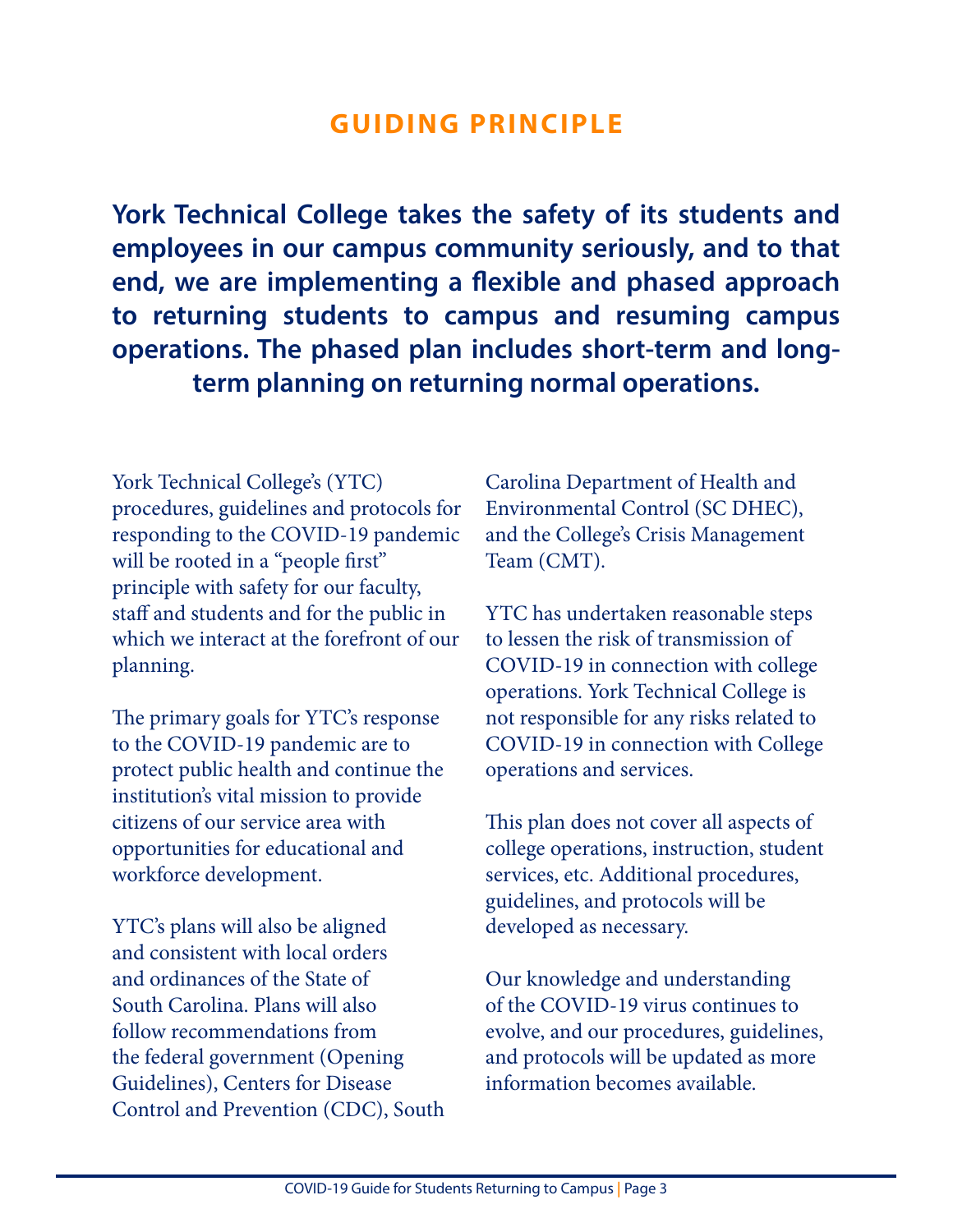# **RETURN TO CAMPUS EXPECTATIONS AND GUIDELINES**

**It is expected that students adhere to the safety rules established for York Technical College. If you have a medical issue or concern regarding any of the safety rules or expectations, please contact the Counseling and Support Services Office at 803-327-8007 or email CASS@yorktech.edu to confidentially discuss and review options.** 

### **FALL 2020 COURSES**

In order to help protect the health, safety, and wellbeing of our students and employees, while continuing to advance the mission of the College, York Technical College's fall 2020 schedule will be a combination of in-person, hybrid and online courses.

In-person courses will be prioritized for lab/shop courses in select career and technical programs for which online instruction is not feasible. In-person offerings will be prioritized for the following program categories:

- First responder, front-line healthcare occupations, and public safety
- Programs with refined skills, heavy machinery, extreme physical performance and/or those in critical infrastructure areas (e.g., industrial and engineering technologies, manufacturing, transportation/ distribution/ logistics)

For courses that do not require in-person engagement, all courses for Fall 2020 will be taught in hybrid, asynchronous online, or web-enhanced online modalities.

*Hybrid courses* - portions of the course in an online, asynchronous environment, but also has specific times when class meets in-person. The amount of work online versus in-person will vary based on the course. At least 50% of the course will be online.

*Asynchronous online courses* - fully online and asynchronous. Lectures may be pre-recorded or minilectures on specific topics provided. Requires the most independent learning and initiative of students.

*Web-enhanced online courses* - fully online with synchronous lecture components and a regularly scheduled virtual "class" time. Courses will have scheduled virtual meeting times (e.g. the course will meet MWF 9-9:50)

Students will be notified of any changes to their existing fall schedules. Students will also receive course-specific scheduling information from their instructors.

### **PHASED OPENING**

Summer lecture classes at York Technical College will continue with online instruction through the beginning of August 2020. Select in-person labs from Spring 2020 and Summer 2020 lab courses will begin June 15, 2020.

York Technical College has developed a phased approach to opening the campus over time in a coordinated process to allow appropriate safety protocols to be in place and followed. These precautions include enhanced cleaning and sanitizing, precautionary (plexiglass) barriers in public areas, social distancing markers throughout the campuses, and purchasing of personal safety supplies for students and employees.

Through all phases of opening, the College will require all students and employees to wear face masks/coverings inside buildings and classrooms and follow all safety protocols, including social distancing. The College will provide each student with two reusable face masks to use throughout the semester. Students may wear their own face masks/coverings as long as they meet the specified guidelines from the Centers for Disease Control and Prevention.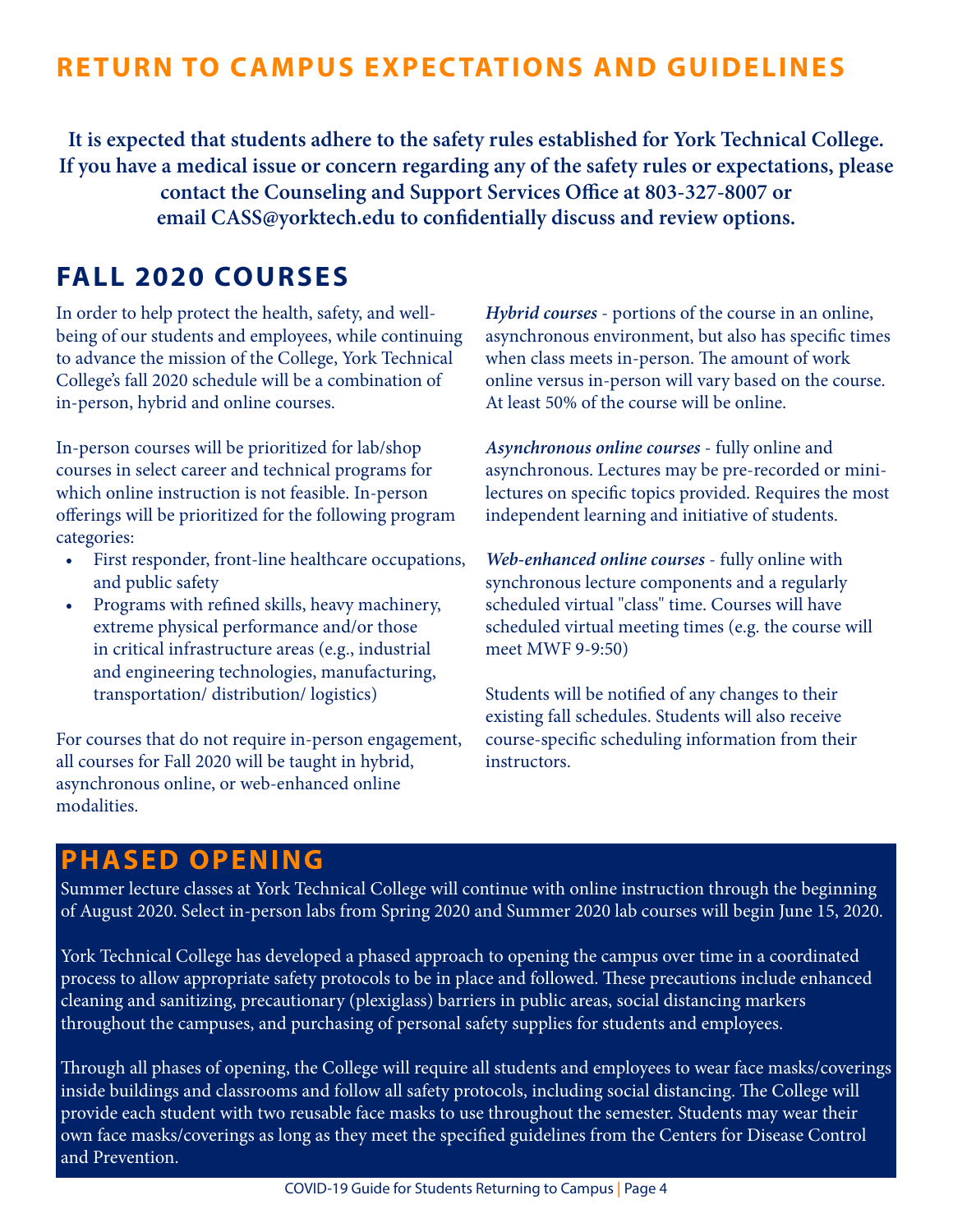# **PHASED OPENING,** *CONTINUED*

### **Phase I** *(Begins June 1, 2020)*

- Summer lecture classes are taught online and most student services will be provided virtually.
- The campus will remain closed to the general public, except for those students who are completing Spring 2020 labs or beginning new Summer 2020 lab classes.
- WiFi Access is available daily from 8 am 8 pm in parking lots East 1 (E1) and South 1 (S1)
- Computer lab access may be available for students taking summer lab courses or those without a home computer. If labs open, details will be communicated to students by their instructors and/or YTC email.

### **Phase II** *(Beginning no later than July 1, 2020)*

- Lecture classes will continue to be taught online, while priority labs/shops will be held on campus.
- Student services will be provided virtually. Select services will be available on-campus in limited capacity.
- Placement testing will continue virtually and in limited capacity on campus, by appointment only.
- WiFi Access is available daily from 8 am 8 pm in parking lots East 1 (E1) and South 1 & 2 (S1 and S2).
- Computer lab access available for students taking summer lab courses or those without a home computer in Building A, rooms 246-247.
- Additional buildings and student support services may open during this time dependent upon virus containment and adherence to safety protocols.
- The campus will remain closed to the general public.

### **Phase III** *(Beginning no later than August 3, 2020)*

- Lecture classes will continue to be taught online, while some labs/shops will be held on campus.
- Student services will be provided virtually. Select

services will be available on-campus in limited capacity.

- Placement testing will continue virtually and in limited capacity on campus, by appointment only. · Limited access to campus computer labs will be provided.
- The Anne Springs Close Learning Commons *may* open with limited hours and less than 50% capacity, dependent on space configuration. Entry/exits will be restricted, enhanced cleaning measures will be taken, and physical distancing will be monitored.
- The College *may* open to the public dependent upon virus containment.

### **Phase IV** *(Beginning August 19, 2020)*

- Fall classes begin.
- Lecture classes are offered at an approximate ratio of 60% online sections and 40% hybrid sections.
- Lab classes, campus buildings, all campus services and administrative offices will open to students on campus. However, virtual services will also continue to be provided as departments manage rotating personnel shifts to mitigate personnel numbers on campus.
- Expectations of safety precautions will continue (i.e. health check, social distancing, face masks required, wash hands with soap, use of hand sanitizer).
- Other precautions in place will include:
	- Classroom occupancy capacity reduced to 50% or less
	- Physical distancing widely applied across campus
	- Student events will be held but with limited numbers and social distancing
	- Restrooms will be limited based on size to ensure at least 6 feet distance between individuals.
	- Elevators will be limited to one person at a time, so please use the stairs whenever possible.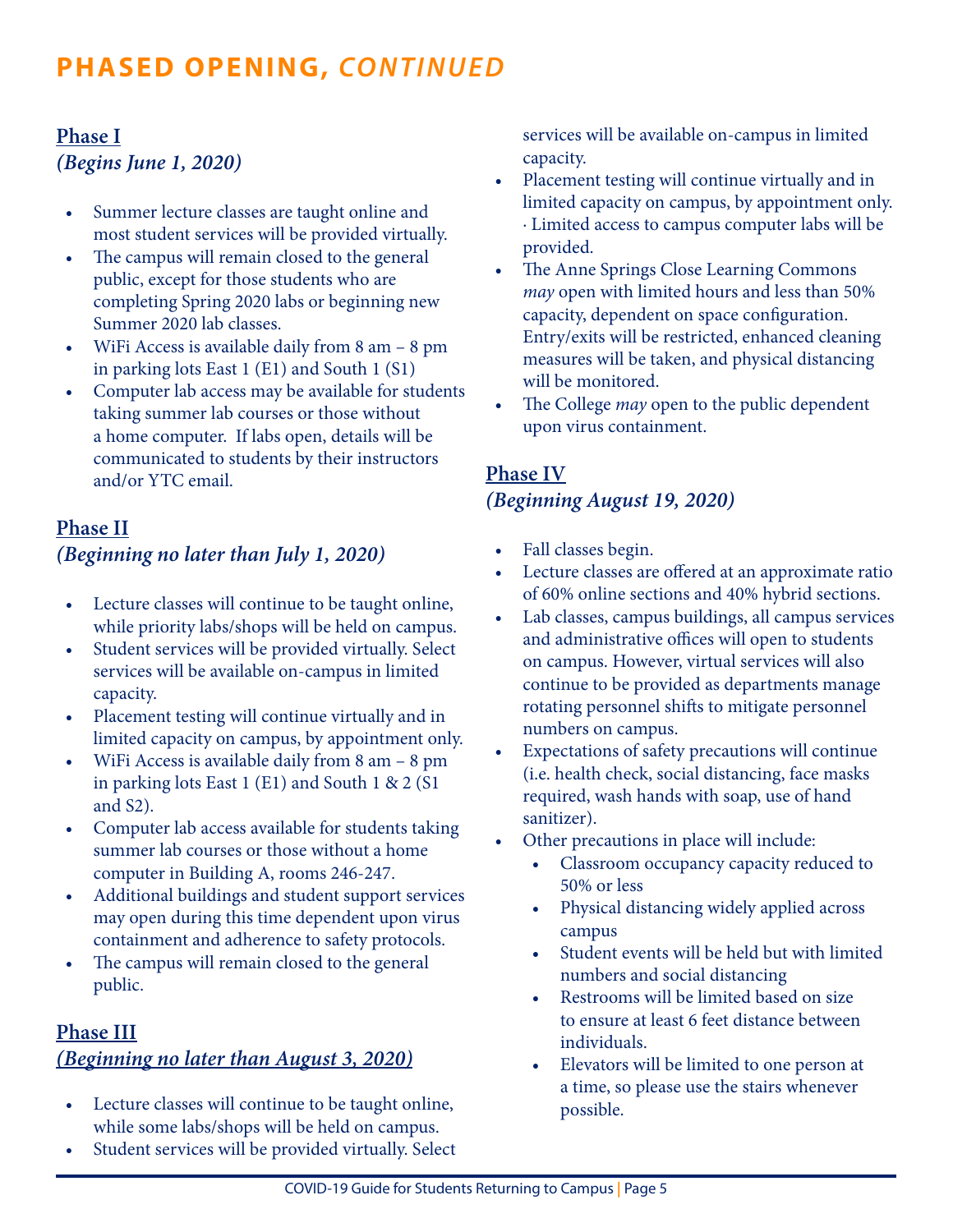### **MONITORING COVID-19**



#### **Symptoms Monitoring**

If, at any time, you are sick or have symptoms of COVID-19, stay home, notify your instructor(s) and do not come to campus until symptoms resolve. Your instructors will be flexible and allow alternatives for assignment or course completion. You are advised to seek medical attention if your symptoms are severe or persistent. You must be free of ANY symptoms potentially related to COVID-19 to be eligible to return to campus.

Symptoms of COVID-19 can include one or more of the following:

- Cough
- Shortness of breath or difficulty breathing
- Fever
- Chills
- Repeated shaking with chills
- Muscle pain
- Headache
- Sore throat
- New GI symptoms
- New loss of taste or smell

This list does not include all possible symptoms. Refer to the CDC website for the latest developments of the virus.

#### **Daily Self Check**

Students are encouraged to complete the *Daily Stay Safe Checklist* (page 9) each day before coming to campus. If you have any of the symptoms related to COVID-19, please stay home.

#### **Exposure to or Having a Confirmed Positive COVID-19 Test**

If you have a confirmed positive COVID-19 test, student must not come to the College until 14 days have passed since their symptoms began AND they are free of fever (100° F or greater using a thermometer) for three days without the use of fever-reducing medicines AND their other symptoms have improved.

 If diagnosed or your current medical situation requires you to miss more than two days from school, please contact Counseling and Support Services at 803-327-8007 or email CASS@yorktech.edu for further assistance.

If you have been in close contact with someone who has a confirmed positive COVID-19 case, you must not come to the College until 14 days have passed since the date of last contact with the individual with the confirmed positive test.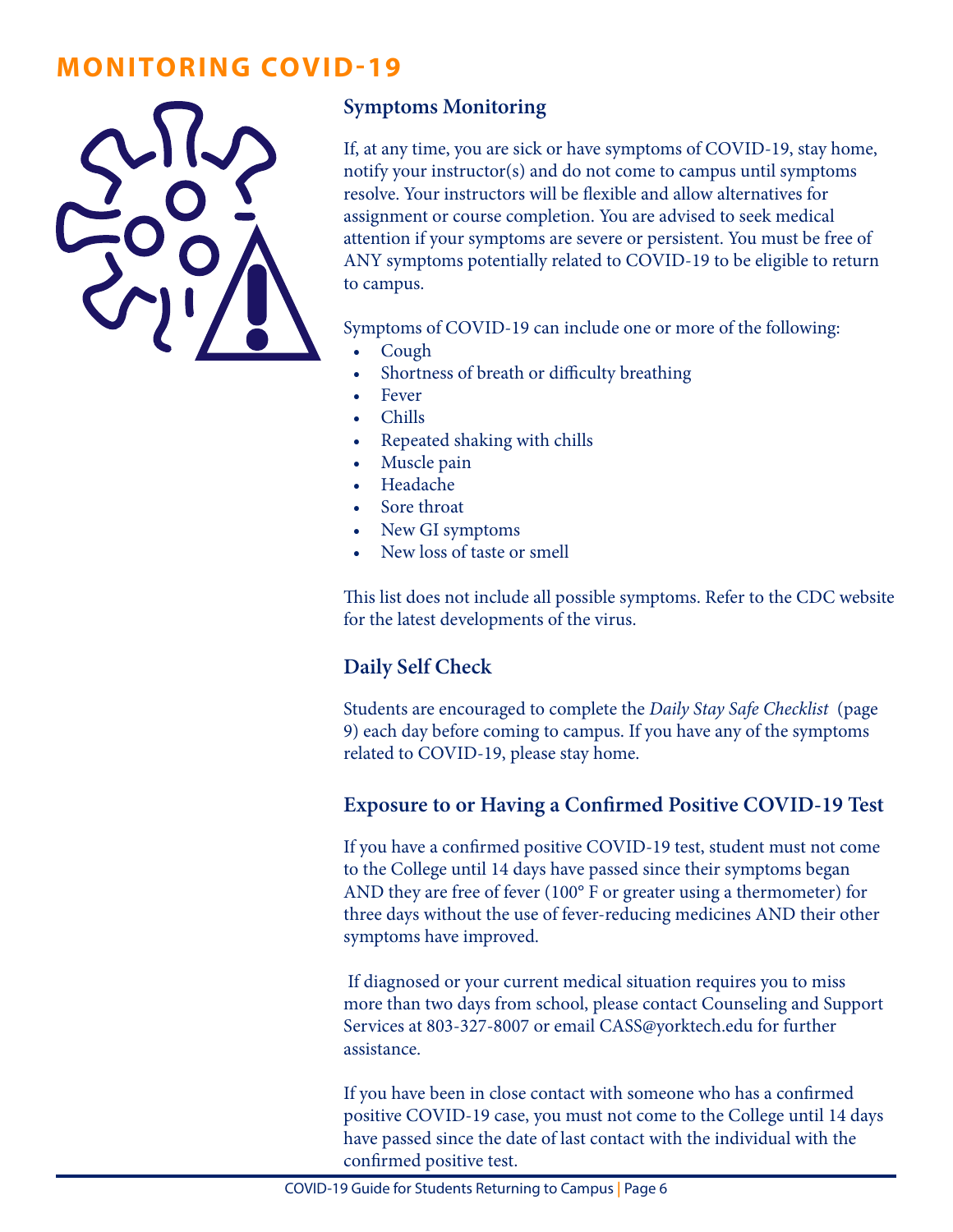# **PERSONAL SAFETY PRACTICES**



**Face masks/ Face Coverings:** Face masks/coverings must be worn on campus when in the presence of others and in public settings where other social distancing measures are difficult to maintain (e.g., classrooms, common areas, administrative offices, etc.). Appropriate use of face masks or coverings is critical in minimizing risks to others near you. You could spread COVID-19 to others even if you do not feel sick. The mask or cloth face covering is not a substitute for social distancing.

Cloth face coverings should only be worn for one day at a time and must be properly cleaned before use again. York Technical College will provide reusable face masks for students who do not have their own face masks/coverings. Masks will be available to any individual entering the buildings.



**Handwashing**: Wash your hands often with soap and water for at least 20 seconds especially after you have been in a public place, or after blowing your nose, coughing, sneezing, or touching your face. Before and after eating, wash your hands thoroughly to reduce the potential transmission of the virus. If soap and water are not readily available, use a hand sanitizer that contains at least 60% alcohol.



**Gloves**: Healthcare workers and others in high- risk areas should use gloves as part of Personal Protective Equipment (PPE), but according to the CDC, gloves are not necessary for general use and do not replace good hand hygiene. Washing your hands often is considered the best practice for common everyday tasks.

**Hand Sanitizing**: If soap and water are not readily available, use a hand sanitizer that contains at least 60% alcohol. Cover all surfaces of your hands and rub them together until they feel dry. Avoid touching your eyes, nose, and mouth, and wash your hands after touching your face. Hand sanitizing stations will be located at building entrances, throughout building corridors, classrooms, and other high traffic areas.



**Personal Disinfection**: While custodial crews will continue to clean classrooms, public areas and work spaces based on CDC guidelines, additional care should be taken to wipe down commonly used surfaces. Students will be asked to wipe down equipment and tools in classrooms, computers and other equipment in labs, and surfaces in areas like the Learning Commons before and after use. Materials will be provided to allow disinfection protocols.



**Coughing/Sneezing Hygiene**: If you are in a private setting and do not have on your cloth face covering, remember to always cover your mouth and nose with a tissue when you cough or sneeze or use the inside of your elbow. Then throw used tissues in the trash.

Immediately wash your hands with soap and water for at least 20 seconds. If soap and water are not readily available, clean your hands with a hand sanitizer that contains at least 60% alcohol.



**Social Distancing**: People without symptoms may be able to spread virus. Stay at least six feet (6 ft., about 2 arms length) from other people. Do not gather in groups. Stay out of crowded places and avoid mass gatherings.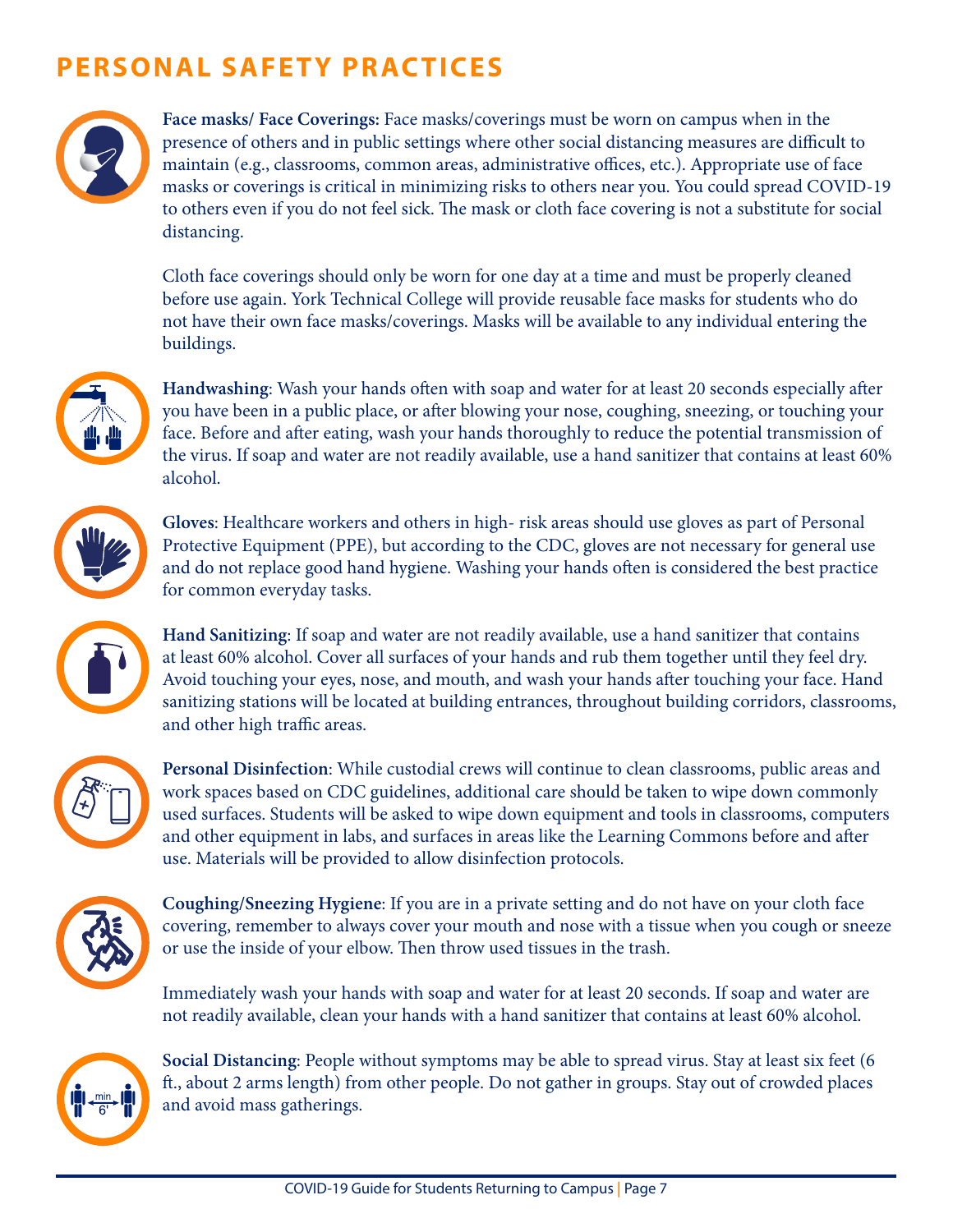### **ACCESS AND CONTROLS (BUILDINGS, CLASSROOMS, ETC.)**

Entry/Exit: Entry to buildings will be regulated and monitored. Each building will have designated entry points, marked with the appropriate signage. Hand sanitizer stations and face masks will be available upon entry. To remain compliant with fire code, all exits will be available for use.

Elevators: No more than one person may enter an elevator at a time, so please use the stairs whenever possible. If using the elevator, a face mask/covering must be worn and avoid touching the elevator buttons with your exposed hand/fingers, if possible. Wash your hands or use hand sanitizer with at least 60% alcohol upon exiting the elevator.

Meeting with Faculty/Staff: Students will have individual access to instructors and staff. Much of this engagement may still happen virtually through phone calls, e-mail and virtual conferencing (e.g., Zoom, D2L Virtual Classroom). In other cases, students may meet on campus with faculty and staff. Please be mindful that safety protocols will be in place such as plexiglass barriers, use of masks, social distancing and more.

# **MENTAL AND EMOTIONAL WELL-BEING**

Counseling and Support Services has trained counselors available with virtual sessions to assist students. In Phase III (or sooner), in-person counseling services will be available. For assistance, contact Counseling and Support Services at 803-327- 8007 or CASS@yorktech.edu.

# **TRAINING**

Before students return to campus, York Technical College will provide training to students on public health guidance, College specific guidelines and information about properly wearing personal protective equipment (PPE) and cleaning and disinfecting protocols.

Please review the following:

- **• [Face Coverings](https://www.cdc.gov/coronavirus/2019-ncov/downloads/cloth-face-covering.pdf)**
- **• [Handwashing](https://www.cdc.gov/video/covid19/downloadable-videos/306898_WYKTK_Handwashing.mp4)**
- **• [Stop the Spread of Germs](https://www.cdc.gov/video/covid19/downloadable-videos/COVID-19-Stop-the-Spread-of-Germs.mp4)**

# **QUESTIONS OR CONCERNS**

For any questions or concerns regarding adherence to the guidelines outlined in this plan, please contact the YTC Crisis Management Team using the **[COVID-19](https://yorktech.info/COVID19Form)  [Question and Concern Form.](https://yorktech.info/COVID19Form)**

# **ADDITIONAL RESOURCES**

- **• [South Carolina Department of Health and](https://www.scdhec.gov/infectious-diseases/viruses/coronavirus-disease-2019-covid-19)  [Environmental Control](https://www.scdhec.gov/infectious-diseases/viruses/coronavirus-disease-2019-covid-19)**
- **• [Centers for Disease Control and Prevention](http://Centers for Disease Control and Prevention)**